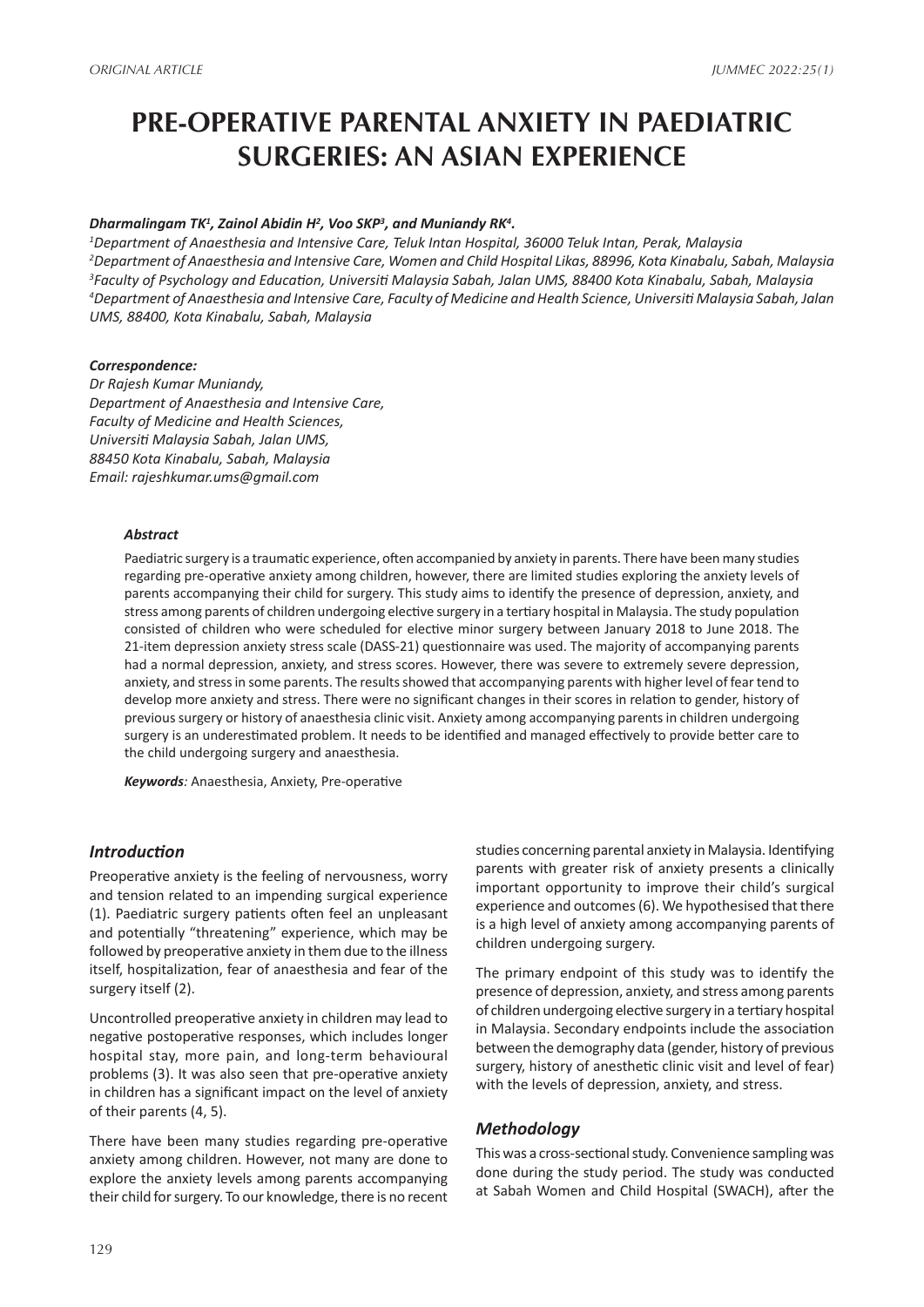approval of National Medical Research Committee and informed consent of the parents.

The inclusion criteria were children aged one to twelve who were scheduled for elective minor surgery between January 2018 to June 2018. Exclusion criteria were children with developmental delay and families with a poor understanding of the Malay or English language. If both parents are present, only one will be selected, preferably the one staying in the hospital with the child.

This study protocol was approved by the Ethics Committee (NMRR-18-424-40180). The study population consisted of consecutive children coming in for elective surgery during the study period. A total of 200 children and their parents were enrolled. The collected demographic data included age and sex of the escorting parent, previous surgery, educational level of the parent, and history of anaesthetic clinic visit.

The 21-item depression anxiety stress scale (DASS-21) (7) was used in this study. It is a self-reporting tool designed to measure the psychological distress along the constructs of depression, anxiety and stress. This is the shortened version of the 42-item depression anxiety stress scale (DASS-42) (8). The shortened scale will be able to provide the same structure as the full version but requires a shorter time to complete. Several studies have been published on its reliability and validity, with all showing the DASS-21 is a well-established instrument to measure symptoms of depression, anxiety and stress (9).

Each of the three DASS-21 scales consist of 7 items, divided into subscales. The depression scale assesses dysphoria, hopelessness, devaluation of life, self-deprecation, lack of interest or involvement, anhedonia and inertia. The anxiety scale assesses autonomic arousal, skeletal muscle effects, situational anxiety, and subjective experience of anxious affect. The third scale, the stress scale, is sensitive to levels of chronic non-specific arousal. It assesses difficulty relaxing, nervous arousal, and being easily upset/ agitated, irritable/over-reactive and impatient. Scores for depression, anxiety and stress are calculated by summing the scores for the relevant items.

The DASS-21 is based on a dimensional rather than a categorical conception of psychological disorder. The assumption on which the DASS-21 was developed is based on that fact that the differences between the depression, anxiety and the stress experienced by normal subjects and clinical populations are essentially of different degrees. The DASS-21 therefore has no direct implications for the allocation of patients to discrete diagnostic categories postulated in classificatory systems such as the Diagnostic and Statistical Manual of Mental Disorders (DSM) and the International Classification of Diseases (ICD). The single administration of this questionnaire allows researchers to measure the incidence and relation of depression, anxiety and stress among their participants. The depression, anxiety and stress is categorized into normal, mild, moderate, severe or extremely severe.

For our study we are using a Bahasa Malaysia (BM) Dass-21. The BM DASS-21 had very good Cronbach's alpha values of 0.84, 0.74 and 0.79 respectively for depression, anxiety and stress subscales. It also has a good factor loading value for most items (39 to 73) (10).

Data was collected from the patients using the questionnaire one day prior to the surgery. The study participants were recruited during the pre-operative anaesthesiology review by the anaesthesiology team. The study participants were oriented on the questionnaire and a written consent was obtained before the data collection. They were given around 30 minutes to complete the questionnaire. All questionnaires were returned to the researcher.

The participation was completely voluntary. They were assured that they are not obliged to participate and not participating will not affect the surgery in any way. They were assured that anonymity was ensured throughout the study.

Descriptive statistics was used to describe the demographic data and level of anxiety and depression. Inferential statistics (one-way ANNOVA and unpaired t-test) were used to describe the relationship between demographic data and level of anxiety and depression.

## *Results*

Consecutive parents whose child was admitted for surgery were given the questionnaire regarding their depression, anxiety, and stress levels during the study period, after considering the inclusion and exclusion criteria. A total of 200 parents were enrolled. The demographic data are shown in Table 1.

**Table 1:** Demographic profile of the parents

| Demographic profile                         | N (%)                 |
|---------------------------------------------|-----------------------|
| Gender                                      |                       |
| Male (Father)                               | 35(17.5)              |
| Female (Mother)                             | 165 (82.5)            |
| <b>Education</b>                            |                       |
| Primary school                              | 25(12.5)              |
| Secondary school                            | 123 (61.5)            |
| Higher secondary                            | 18 (9.0)              |
| University level                            | 34 (17.0)             |
| History of previous surgery                 |                       |
| Yes                                         | 49 (24.5)             |
| No                                          | 151 (75.5)            |
| <b>Visited Anaesthetic clinic</b>           |                       |
| Yes                                         | 79 (39.5)             |
| No                                          | 121 (60.5)            |
| Level of fear                               |                       |
| Nil                                         | 20 (10.0)             |
| Mild                                        | 154 (77.0)            |
| Severe                                      | 26 (13.0)             |
|                                             |                       |
| <b>Reason of fear</b><br>Anaesthetic factor |                       |
| <b>Surgical Factor</b>                      | 19 (9.5)<br>80 (40.0) |
| <b>Both</b>                                 | 101 (50.5)            |
|                                             |                       |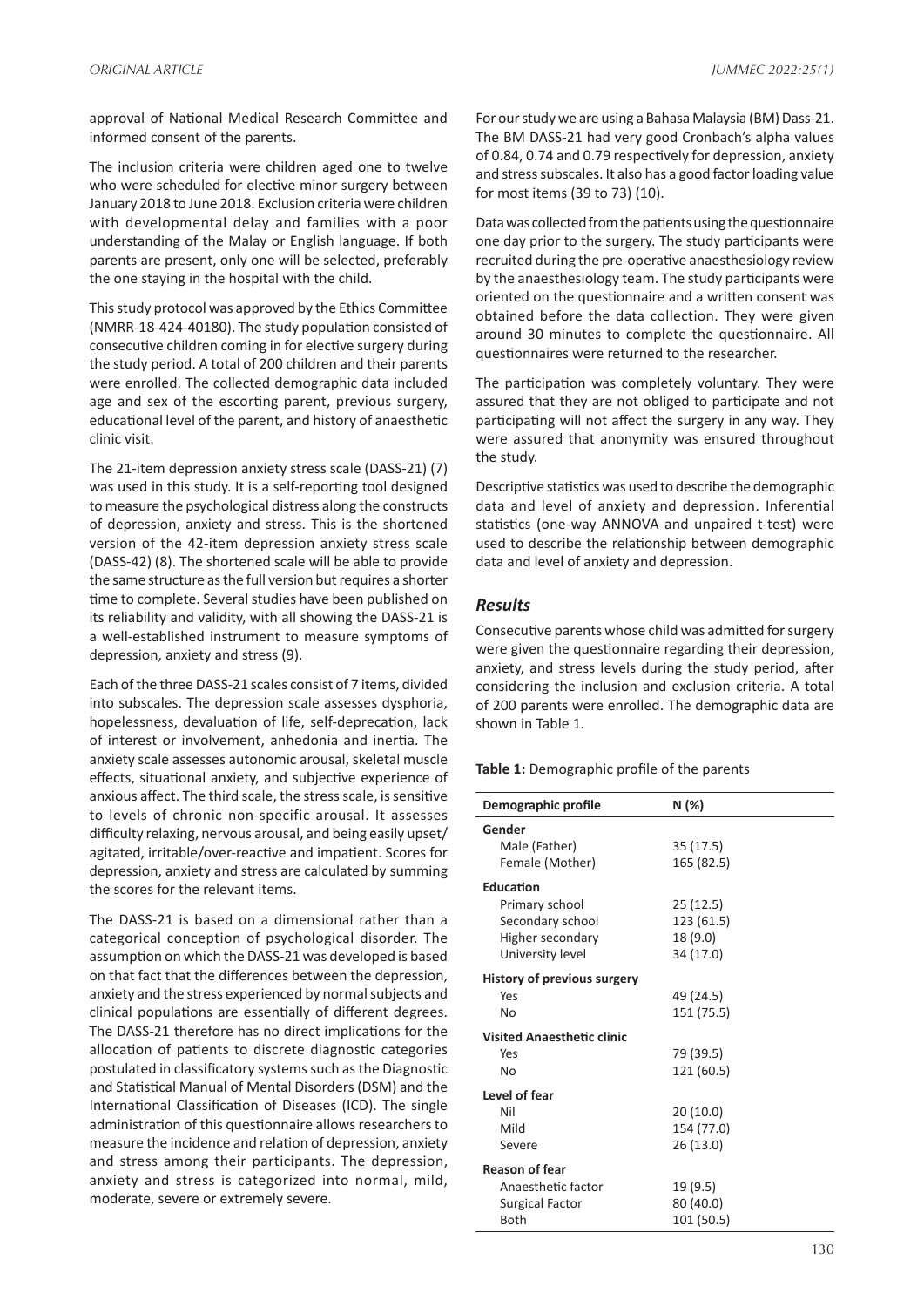For most of the parents (75.5%), this was their first time accompanying their child for surgery. It was normal in Malaysia that mothers will accompany their children to stay in the hospital. Therefore, it was not surprising that 82.5% of accompanying parent was the mother.

Most of the accompanying parent (77%) had mild fear, and the surgical factor was the biggest reason of fear. From the DASS-21 questionnaire, the majority of accompanying parent had a normal depression, anxiety, and stress scores. There was severe to extremely severe depression (4.5%), anxiety (16%) and stress (5%) in some patients. Table 2 demonstrates the percentage of depression, anxiety, and stress levels among the accompanying parents of children undergoing surgery. Chi square test of association between demographics and level of depression, anxiety and stress level was done. The results are presented in Table 3.

**Table 2:** Descriptive statistics of the parents DASS-21 score

| <b>Stress</b><br>N(%) |
|-----------------------|
| 162 (81.0)            |
| 16(8.0)               |
| 12(6.0)               |
| 6(3.0)                |
| 4(2.0)                |
|                       |

**Table 3:** Chi square test of association between demographics and level of depression, anxiety and stress level

| Demographic<br>profile                | <b>Depression</b>               | <b>Anxiety</b>                 | <b>Stress</b>                   |
|---------------------------------------|---------------------------------|--------------------------------|---------------------------------|
| Gender                                |                                 |                                |                                 |
| Father                                | $29^{\circ}$ (6) <sup>b</sup>   | $23^{\circ} (12)^{\circ}$      | $28^{\circ}$ (7) <sup>b</sup>   |
| Mother                                | $133^{\circ}$ (32) <sup>b</sup> | $91^{\circ} (74)^{\circ}$      | $134^{\circ} (31)^{\circ}$      |
|                                       | $X^2 = 0.095$ ,<br>p=0.758      | $X^2 = 1.314$ ,<br>$p=0.252$   | $X^2 = 0.028$<br>p=0.868        |
| <b>History of</b><br>previous surgery |                                 |                                |                                 |
| Yes                                   | $41^{\circ} (8)^{\circ}$        | $28^{\circ}$ (21) <sup>b</sup> | $40^{\circ}$ (9) <sup>b</sup>   |
| No                                    | $121^{\circ}$ (30) <sup>b</sup> | $86^{\circ} (65)^{\circ}$      | $122^{\circ}$ (29) <sup>b</sup> |
|                                       | $X^2 = 0.301$ ,<br>p=0.058      | $X^2 = 0.001$ ,<br>p=0.981     | $X^{2}=0.017$ ,<br>p=0.897      |
| <b>Anaesthetic clinic</b><br>visit    |                                 |                                |                                 |
| Yes                                   | $60^{\circ}$ (19) <sup>b</sup>  | $38^{\circ} (41)^{\circ}$      | $61^{\circ} (18)^{\circ}$       |
| No                                    | $102^{\circ}$ (19) <sup>b</sup> | $76^{\circ} (45)^{\circ}$      | $101^{\circ}$ (20) <sup>b</sup> |
|                                       |                                 |                                |                                 |

**Table 3:** Chi square test of association between demographics and level of depression, anxiety and stress level (continued)

| Demographic<br>profile | <b>Depression</b>            | Anxiety                        | <b>Stress</b>                   |
|------------------------|------------------------------|--------------------------------|---------------------------------|
|                        | $X^2 = 2.164$ ,<br>$p=0.141$ | $X^2 = 4.219$ ,<br>$p=0.050$   | $X^2 = 1.215$ ,<br>$p=0.270$    |
| Level of fear          |                              |                                |                                 |
| Nil                    | $19^{\circ} (1)^{\circ}$     | $16^{\circ}$ (4) <sup>b</sup>  | $18^{\circ} (2)^{\circ}$        |
| Mild                   | $124^{\circ} (30)^{\circ}$   | $89^{\circ}$ (65) <sup>b</sup> | $128^{\circ}$ (26) <sup>b</sup> |
| Severe                 | $19^{\circ} (7)^{\circ}$     | $9^{\circ}$ (17) <sup>b</sup>  | $16^{\circ} (10)^{\circ}$       |
|                        | $X^2 = 3.631$ ,<br>$p=0.163$ | $X^2 = 9.671$ ,<br>p=0.008     | $X^2 = 7.900$ ,<br>p=0.019      |

 $a =$  Normal,  $b =$  Abnormal (Mild to extremely severe)

This study showed that accompanying parents with higher levels of fear tend to develop more anxiety and stress;  $X^2(2)$ ,  $N=200$ ) = 9.671, p=0.008 and  $X^2(2, N=200)$  = 7.900, p=0.019 respectively. There were no significant changes in their scores in relation to gender, history of previous surgery or anaesthesia clinic visit.

# *Discussion*

Our study identified the levels of depression, anxiety, and stress among parents of children undergoing elective surgery in a tertiary hospital in Malaysia. We also identified the association between the demography data (gender, history of previous surgery, history of anaesthetic clinic visits and level of fear) with the levels of depression, anxiety and stress. This study finding coincides with other studies done, where anxiety levels of parents of children undergoing surgery were raised (11, 12). The study also showed that the more fear the parents had, the more anxiety and stress was noted.

Not all anxiety has a negative effect (13). The psychological symptoms and significance of an individual is dependent on how much anxiety he or she is coping with. However, too much anxiety may cause a negative effect.

There are four levels of anxiety (14); mild, moderate, severe, and panic. However, mild anxiety can be seen as a positive reaction to stress, which may be good.

Management of anxiety can be divided into either pharmacological or non-pharmacological, or in combination (15). However, it would not be wise to give pre-medication to parents, as they will need to take care of their child during their hospitalization.

To treat the anxiety in accompanying parents, psychological preparation for both anaesthesia and surgery is important (16). Psychological preparation refers to preparedness, mental and emotionally. The main goals of this preparation is to minimize the anxiety levels, improving post operation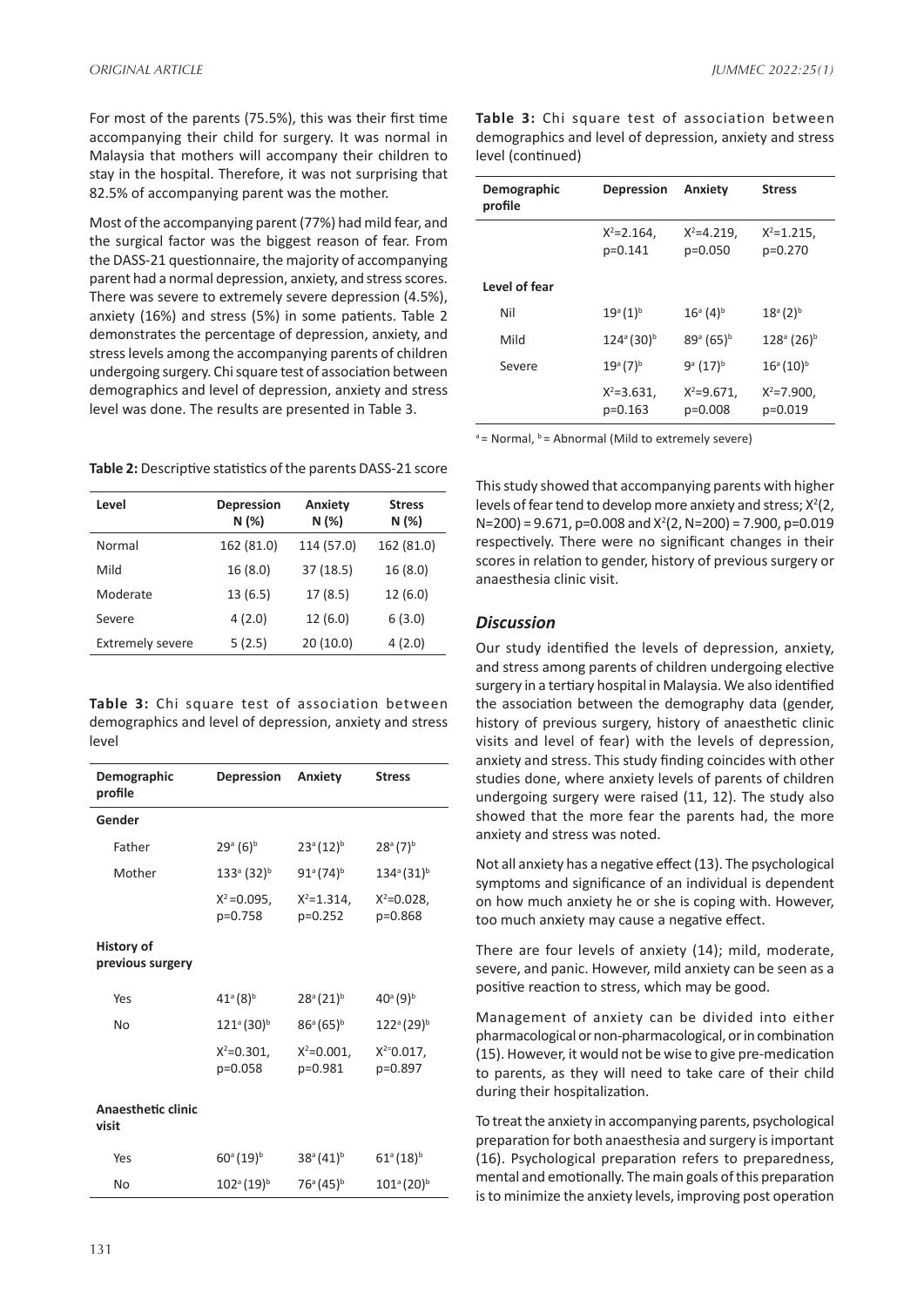adjustment and familiarize the patient and family with the procedure (17).

To reduce parental anxiety, information regarding the surgery and anaesthesia must be conveyed to the parents. It can be either in verbal or written form, or both (18). This could be done at the clinic or during the admission for surgery with the help of doctors, nurses, and medical social workers. Medical social workers can play an important role in providing care and providing psychosocial services to patients and families (19). With more knowledge regarding the surgery and anaesthesia, parents will be more relaxed and understanding.

The Pre-anaesthesia clinic would also be a good place to explain the anaesthesia process to the child and parents. Informative video shows might also be used during the clinic visit or at home (20, 21).

It has been observed that most children in their 10 years of their life had neither meaningful expression nor the ability to comprehend complex issues, motives, and feelings (22). The process of play is important to regulate emotions and bridging action to thought (23 ,24). Therapeutic play provides a structured play activity which follows the principles of play therapy, and has specific objectives to be achieved. Therapeutic play has shown to reduce postoperative anxiety in children (25, 26). This play may also help the parents to understand the whole process of surgery and anaesthesia. Several methods can be used for therapeutic play.

Most of the studies done used dolls and hospital objects to show children and their parents the procedure (27). This can be continued by their parents at home. The level of family anxiety is strongly related to the demographics and the type of family relationship among its members. Parents are seen to be always beside their child, to provide support and encouragement in pre-surgical situations (28).

Another technique is to bring the parent into the operating theatre. Parental presence in the induction room of the operating theater does increase parental satisfaction with the anaesthesia process (29), and with proper instructions and preparation, their presence can be an advantage to the child and themselves (30).

# *Conclusion*

There is a significant level of anxiety among parents of children undergoing surgery. However, this is an underestimated problem. It needs to be acknowledged and managed effectively. With a relaxed parent, better care can be given to the child undergoing surgery and anaesthesia.

# *Acknowledgements*

We would like to thank the Director-General of Health of Malaysia for his permission to publish this article.

# *Competing Interests*

The authors declare that they have no competing interests.

# *References*

- 1. Kain Z, Mayes L. Anxiety in children during the perioperative period. In: Borestien M, Genevro J, eds. Child Development and Behavioral Pediatrics. 1st Ed. New York: Psychology Press. 1996:85.
- 2. Ghabeli F, Moheb N, Nasab SDH. Effect of toys and preoperative visit on reducing children's anxiety and their parents before surgery and satisfaction with the treatment process. J Caring Sci. 2014;3(1):21–8.
- 3. Fortier MA, Kain ZN. Treating perioperative anxiety and pain in children: a tailored and innovative approach. Pediatr Anesth. 2015;25(1):27–35.
- 4. Zuwala R, Barber KR. Reducing anxiety in parents before and during pediatric anesthesia induction. AANA J. 2001;69(1):21-5.
- 5. Cagiran E, Sergin D, Deniz MN, Tanatti B, Emiroglu N, Alper I. Effects of sociodemographic factors and maternal anxiety on preoperative anxiety in children. J Int Med Res. 2014;42(2):572–80.
- 6. Chow CHT, Rizwan A, Xu R, Poulin L, Bhardwaj V, Van Lieshout RJ, *et al*. Association of temperament with preoperative anxiety in pediatric patients undergoing surgery: A systemic review and meta-analysis. JAMA Netw Open. 2019;2(6):e195614.
- 7. Henry JD, Crawford JR. The short-form version of the Depression anxiety stress scales (DASS-21): construct validity and normative data in a large non-clinical sample. Br J Clin Psychol. 2015;44: 227–39.
- 8. Lovibond PF, Lovibond SH. The structure of negative emotional states: Comparison of the Depression Anxiety Stress Scales (DASS) with the Beck Depression and Anxiety Inventories. Behav Res Ther. 1995;33(3):335-43.
- 9. Beaufort IN, De Weert-Van Oene GH, Buwalda VAJ, de Leeuw JRJ, Goudriaan AE. The depression, anxiety and stress scale (DASS-21) as a screener for depression in substance use disorder inpatients: A pilot study. Eur Addict Res. 2017;23:260-8.
- 10. Musa R, Fadzil MA, Zain Z. Translation, validation and psychometric properties of Bahasa Malaysia version of the Depression Anxiety and Stress Scales (DASS). Asian J Psychiatr. 2007;8(2):82-9.
- 11. Shirley P, Thompson N, Kenward M, Johnston G. Parental anxiety before elective surgery in children. Anaesthesia. 1998;53:956.
- 12. Shanmugam V, Ramachandra R, Kantharaj RS. Preoperative Parental Anxiety before Elective Surgery in Children: Developing countries perspective. ANJER. 2014;4:123-6.
- 13. Olson N. Preoperative anxiety in children and their parents: The parents' perspective of the anxiety experienced by a child prior to surgery, the emotional